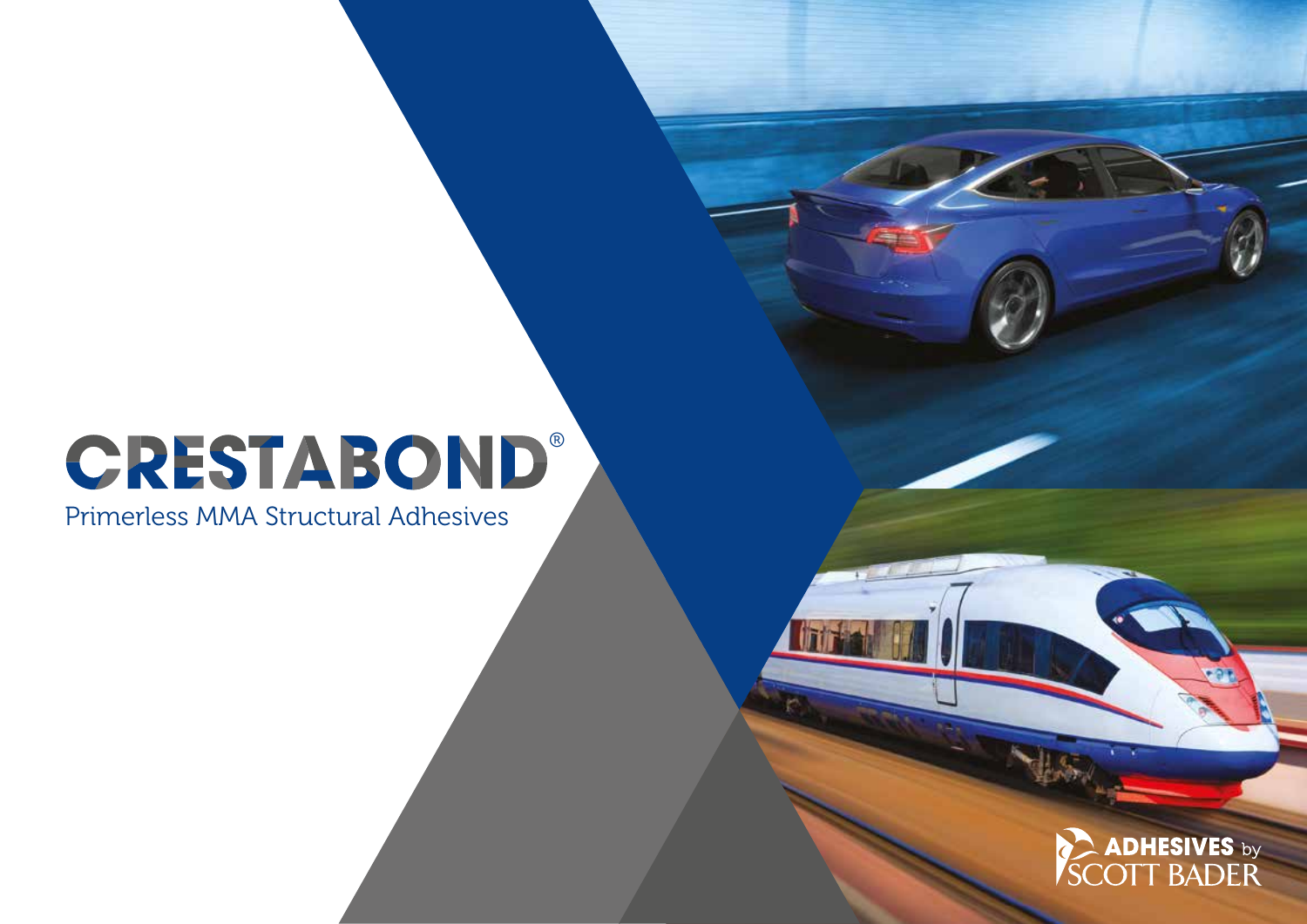Scott Bader is a global company with over 40 years experience in designing and manufacturing high quality adhesives.

Marine from kayaks to super yachts



Wind energy blades, housing and nacelles

Land & transportation buses, coaches, cars, trains and trucks





Recreational vehicles motorhomes and caravans

Building & construction doors, windows and cladding

- 
- ► Cartridge has been stored correctly
- 
- 
- 
- 
- 
- ► Higher or lower working temperatures will cause the working time to decrease or increase
- 
- Static mixers must always be discarded
- after use
- Operating temperature of Crestabond ® is from -40°C up to 100°C
- 



Agricultural vehicles

tractors, diggers, off-road and combine harvesters

### Check first

- $\blacktriangleright$  Product is within shelf life
- ▶ No obvious defect or damage to cartridge
- ▶ No blockages at the cartridge outlet
- ► Correct static mixing nozzle is being used
- $\triangleright$  Some surface cleaning is required remove any obvious dirt, grease, oxidation and other contaminates with either acetone, MEK or IPA
- Galvanised or zinc coated metals should be bonded using the Crestabond ® M7 (1:1) range
- When bonding cold rolled steel (CRS), ensure that the substrate has been cleaned, abraded and then cleaned once more in order to achieve the best results

### **Composites**

### Key points

- $\triangleright$  Some surface cleaning is required remove any obvious dirt, grease and other contaminates with either acetone, MEK or IPA
- Gelcoat substrates need to be cleaned and may require a light abrasion with a 100-140 grit sandpaper and a further clean
- All composites can be bonded with Crestabond ®

- $\triangleright$  Some surface cleaning is required remove any obvious dirt, grease and other contaminates with either acetone, MEK or IPA
- ► For bonding low surface energy plastics such as Polypropylene (PP), Polyethylene (PE) and other Polyolefins, Crestabond ® PP-04 must be used

### 3 main groups of substrates to bond to:

#### Metals

to the incorporation of our novel tougheners. The Crestabond ® range of M7 / PP (1:1) and M1 (10:1) structural adhesives are unique to the market due

### Plastics

Scott Bader benefits from an industry leading technical support team available to assist customers with technical advice.

Scott Bader also boasts in house laboratory testing facilities allowing for a rapid response to customer requests.

The Crestabond ® range of adhesives benefits from a range of working times to suit different applications.



# Guide To Bonding

# Market Applications







Primerless MMA Structural Adhesives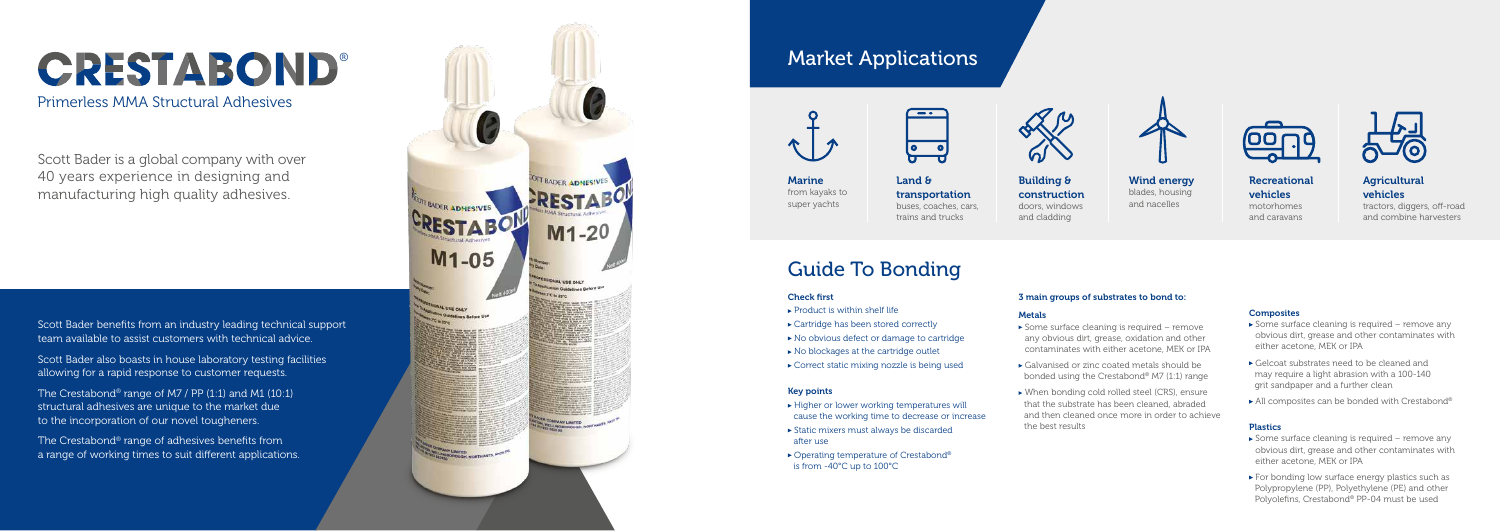# Crestabond® Features & Customer Benefits

# Crestabond® Dispensing Equipment

- ▶ The Crestabond® cartridges can be used with a manual or pneumatic gun. Suitable dispense guns and static mixers are available from Scott Bader
- ► Crestabond® adhesives can be dispensed directly from pails and drums using an automated 1:1 or 10:1 dispensing machine
- Scott Bader technical support can provide advice on appropriate dispensing equipment





| Crestabond <sup>®</sup> features        |   | <b>Customer benefits</b>                                                 |
|-----------------------------------------|---|--------------------------------------------------------------------------|
| <b>Primerless adhesives</b>             |   | Dramatically enhances production efficiency and reduces consumable costs |
| Minimal surface preparation             |   | Reduces dust emissions and preparation time                              |
| Excellent fatigue and impact resistance | ▶ | Confidence in the longevity of the finished product                      |
| Range of working and fixture times      |   | Optimises production cycles to reduce manufacturing costs                |
| Good gap filling capability             |   | Adhesive can be used in multiple applications                            |
| <b>Bonds dissimilar substrates</b>      |   | Provides flexibility in structural designs                               |

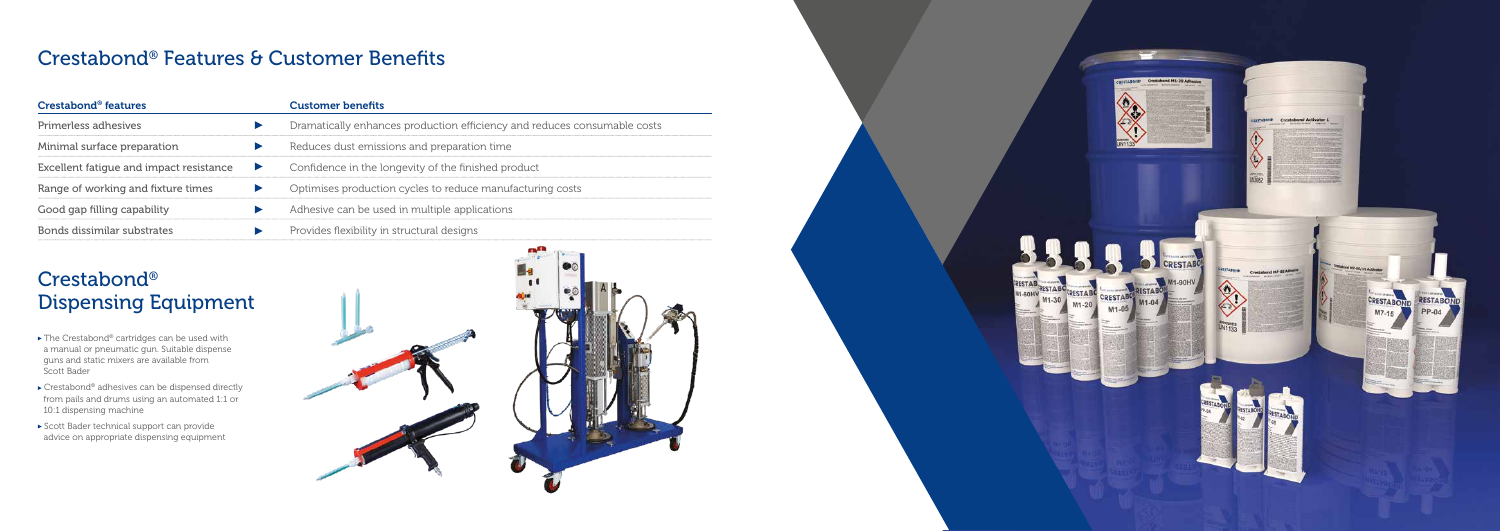# Adhesive Selection Guide - Standard Range

Selection of the appropriate product is essential for long-term adhesion and durability.

- ▶ Composites
- ▶ Metals
- $\blacktriangleright$  Plastics
- Galvanised

Step 3 Arrange a demonstration or trial by contacting your local Scott Bader representative or email enquiries@scottbader.com



| Crestabond <sup>®</sup> Description<br>Product |                                     | Colour    | Mix ratio<br>by volume | <b>Viscosity</b><br>(CP) | <b>Working</b><br>Time (mins) | *Fixture Time<br>(mins) | <b>Tensile</b><br>Strength (MPa) | <b>Tensile</b><br><b>Modulus (MPa)</b> | <b>Elongation</b><br>at break (%) | <b>Gap Fill</b><br>(mm) |
|------------------------------------------------|-------------------------------------|-----------|------------------------|--------------------------|-------------------------------|-------------------------|----------------------------------|----------------------------------------|-----------------------------------|-------------------------|
| M1-02                                          | Universal Bonder                    | Dark Grey | 10:1                   | 100,000 - 140,000        | $1 - 2$                       | $2 - 3$                 | $12 - 16$                        | $600 - 1000$                           | $80 - 100$                        | $1 - 15$                |
| M <sub>1</sub> -04                             | Universal Bonder                    | Dark Grey | 10:1                   | 100,000 - 140,000        | $3 - 5$                       | $8 - 10$                | $16 - 20$                        | $600 - 1000$                           | $80 - 100$                        | $1 - 15$                |
| $M1-05$                                        | Universal Bonder                    | Dark Grey | 10:1                   | 100.000 - 140.000        | $4 - 7$                       | $12 - 18$               | $16 - 20$                        | $600 - 1000$                           | $80 - 100$                        | $1 - 15$                |
| $M1-10$                                        | Universal Bonder                    | Dark Grey | 10:1                   | 100,000 - 140,000        | $8 - 12$                      | $16 - 23$               | $16 - 20$                        | $600 - 1000$                           | $80 - 100$                        | $1 - 15$                |
| $M1-20$                                        | Universal Bonder                    | Dark Grey | 10:1                   | 100,000 - 140,000        | $16 - 22$                     | $25 - 35$               | $16 - 20$                        | $600 - 1000$                           | $80 - 100$                        | $1 - 25$                |
| M <sub>1</sub> -30                             | Universal Bonder                    | Dark Grey | 10:1                   | $200,000 - 240,000$      | $25 - 35$                     | $60 - 80$               | $18 - 22$                        | $600 - 1000$                           | $100 - 130$                       | $1 - 50$                |
| M1-60HV                                        | Universal Bonder                    | Green     | 10:1                   | 340,000 - 380,000        | $50 - 70$                     | $150 - 180$             | $22 - 26$                        | $1200 - 1600$                          | $50 - 70$                         | $1 - 50$                |
| M1-90HV                                        | Universal Bonder                    | Green     | 10:1                   | 340,000 - 380,000        | $80 - 100$                    | $210 - 240$             | $22 - 26$                        | $1200 - 1600$                          | $50 - 70$                         | $1 - 50$                |
| M7-04                                          | Universal Bonder                    | Off White | 1:1                    | 30,000 - 70,000          | $3 - 5$                       | $12 - 15$               | $22 - 25$                        | 1200 - 1700                            | $6 - 10$                          | $1 - 5$                 |
| M7-05                                          | Universal Bonder                    | Off White | 1:1                    | 30,000 - 70,000          | $4 - 7$                       | $18 - 22$               | $22 - 25$                        | 1200 - 1700                            | $25 - 30$                         | $1 - 5$                 |
| M7-15                                          | Universal Bonder                    | Off White | 1:1                    | 30,000 - 70,000          | $10 - 20$                     | $30 - 45$               | $22 - 25$                        | 1200 - 1700                            | $25 - 30$                         | $1 - 5$                 |
| <b>PP-04</b>                                   | Low surface energy<br><b>Bonder</b> | Off White | 1:1                    | 70,000 - 140,000         | $3 - 5$                       | $165 - 180$             | $12 - 17$                        | $800 - 1200$                           | $2 - 5$                           | $0.5 - 5$               |

Based on laboratory results \*Time taken at 23oC to achieve 1.4MPA strength in lap shear tests according to BS ISO 4587

### Pack sizes

| Composites   |              |                        |              | Metals                     | Plastics                 |            |            |                |               |              |             |
|--------------|--------------|------------------------|--------------|----------------------------|--------------------------|------------|------------|----------------|---------------|--------------|-------------|
| Product      | <b>GRP</b>   | <b>Stainless Steel</b> | Aluminium    | <b>Powder Coated Steel</b> | <b>Cold Rolled Steel</b> | Galvanised | <b>ABS</b> | <b>Acrylic</b> | Polycarbonate | <b>PVC</b>   | PP/PE & TPO |
| $M1-02$      | $\checkmark$ | $\checkmark$           | $\checkmark$ |                            |                          |            |            | $\checkmark$   |               | $\checkmark$ |             |
| $M1-04$      | $\checkmark$ | $\checkmark$           | $\checkmark$ |                            |                          |            |            |                | $\checkmark$  |              |             |
| M1-05        | $\checkmark$ |                        |              |                            |                          |            |            |                |               |              |             |
| $M1-10$      | $\checkmark$ | $\checkmark$           |              |                            |                          |            |            | $\checkmark$   | $\checkmark$  |              |             |
| $M1-20$      | $\checkmark$ |                        |              |                            |                          |            |            |                |               |              |             |
| M1-30        | $\checkmark$ | ✓                      |              |                            |                          |            |            |                | $\checkmark$  |              |             |
| M1-60HV      | $\checkmark$ | ✓                      |              |                            |                          |            |            |                |               |              |             |
| M1-90HV      | $\checkmark$ | $\checkmark$           |              |                            |                          |            |            |                |               |              |             |
| M7 range     | $\checkmark$ | ✓                      |              |                            |                          |            |            |                |               |              |             |
| <b>PP-04</b> | $\checkmark$ |                        |              |                            |                          |            |            |                |               |              |             |

| <b>Cartridges</b>                                                                  | <b>Bulk</b>                                                       |
|------------------------------------------------------------------------------------|-------------------------------------------------------------------|
| $M1(10:1)$ range<br>> 50ml side-by-side<br>▶ 400ml coaxial<br>▶ 825ml side-by-side | $\triangleright$ 20 Litre/ 18kg pails<br>▶ 200 Litre/ 180kg drums |
| M7 and PP (1:1) Range<br>• 50ml side-by-side                                       |                                                                   |

▶ 400ml side-by-side

# Step 1 Choose the adhesive with optimal working and fixture times Step 2 Check the adhesive bonds the required substrates:

## How to order bulk packed materials

| <b>Product</b> | <b>Adhesive</b>             | <b>Activator</b>         |
|----------------|-----------------------------|--------------------------|
| $M1-02$        | M <sub>1</sub> -02 Adhesive | Activator 4              |
| $M1-04$        | M1-05 Adhesive              | Activator 4              |
| $M1-0.5$       | M1-05 Adhesive              | Activator 1              |
| $M1-10$        | M <sub>1</sub> -10 Adhesive | Activator 1              |
| $M1 - 20$      | M <sub>1</sub> -20 Adhesive | Activator 1              |
| $M1 - 30$      | M <sub>1</sub> -30 Adhesive | Activator 1              |
| M1-60HV        | M1-60HV Adhesive            | <b>Activator 2 Green</b> |
| M1-90HV        | M1-90HV Adhesive            | Activator 2 Green        |
| $M7 - 04$      | M7-05 Adhesive              | M7-04 Activator          |
| M7-05          | M7-05 Adhesive              | M7-05 Activator          |
| M7-15          | M7-15 Adhesive              | M7-15 Activator          |
|                |                             |                          |